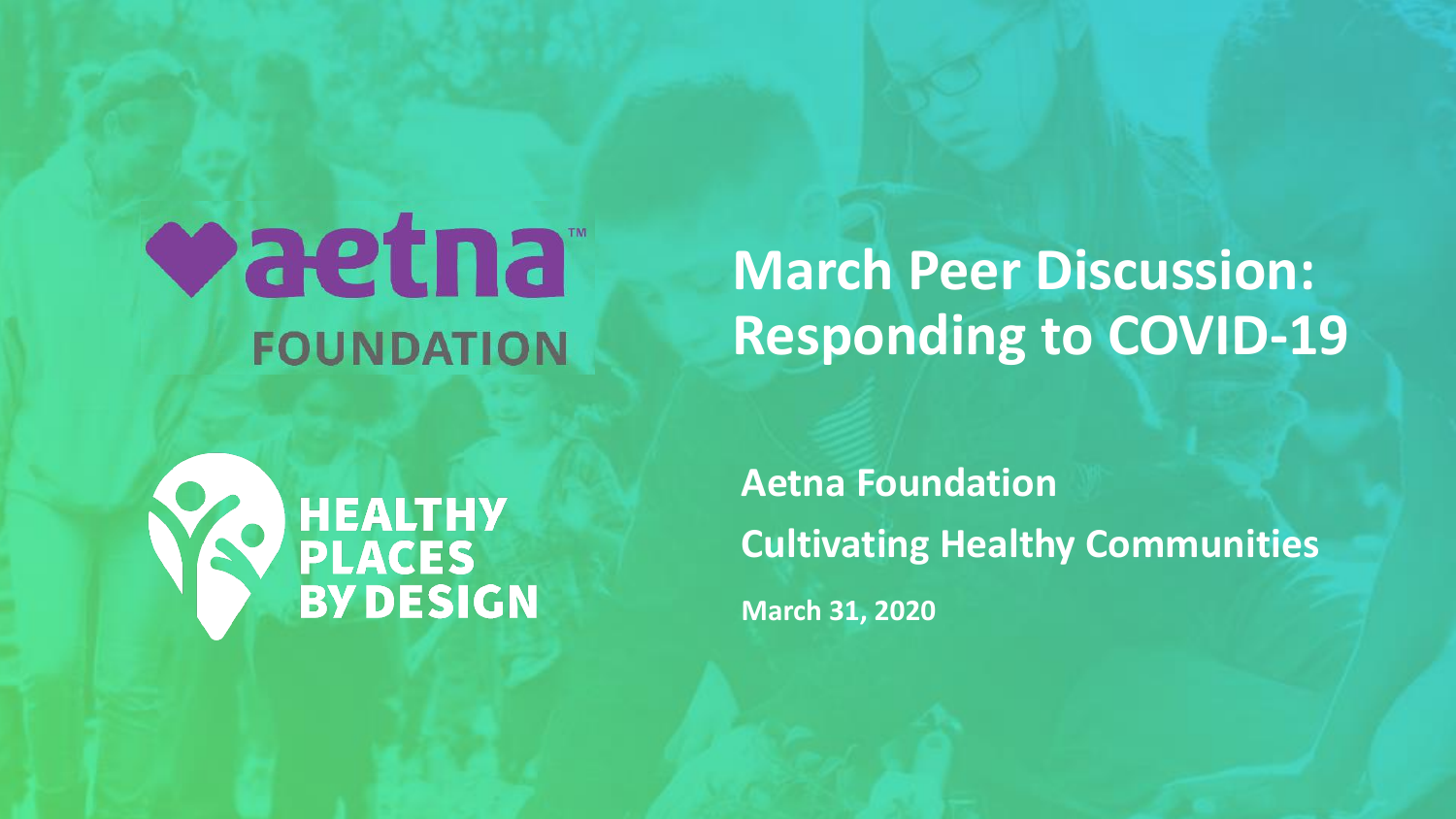

#### **Overview**

- Remarks from Aetna Foundation and **NYSHealth**
- Small Group Discussion
	- COVID-19 impacts on your work
	- How you're adjusting
	- Other topics
- What's Next?
- Feedback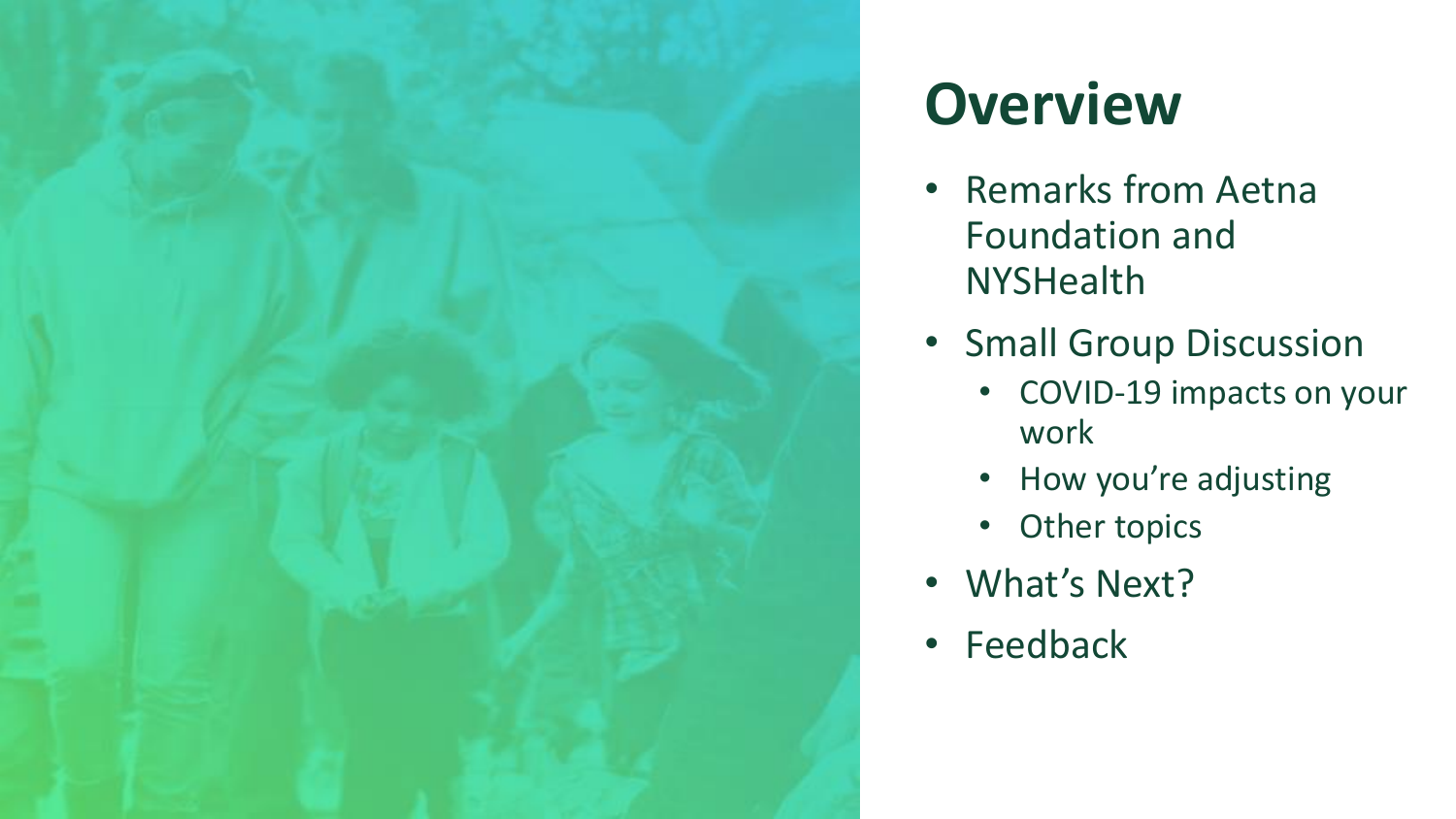#### **How COVID-19 has impacted your work**

- School closures health and wellness projects (FLIPANY)
- After school program is canceled (Justin, Missio Church)
- Not being able to work in neighborhoods, community leaders canceling joint projects for safety (Meg, Sustain Charlotte)
- Meetings canceled, project timelines pushed back, organization suspended all in-person services (Stephanie, CORE El Centro)
- Pantries are closed (Gary, Walnut Hills)
- Closure of community center (Olivia, Kaley Square)



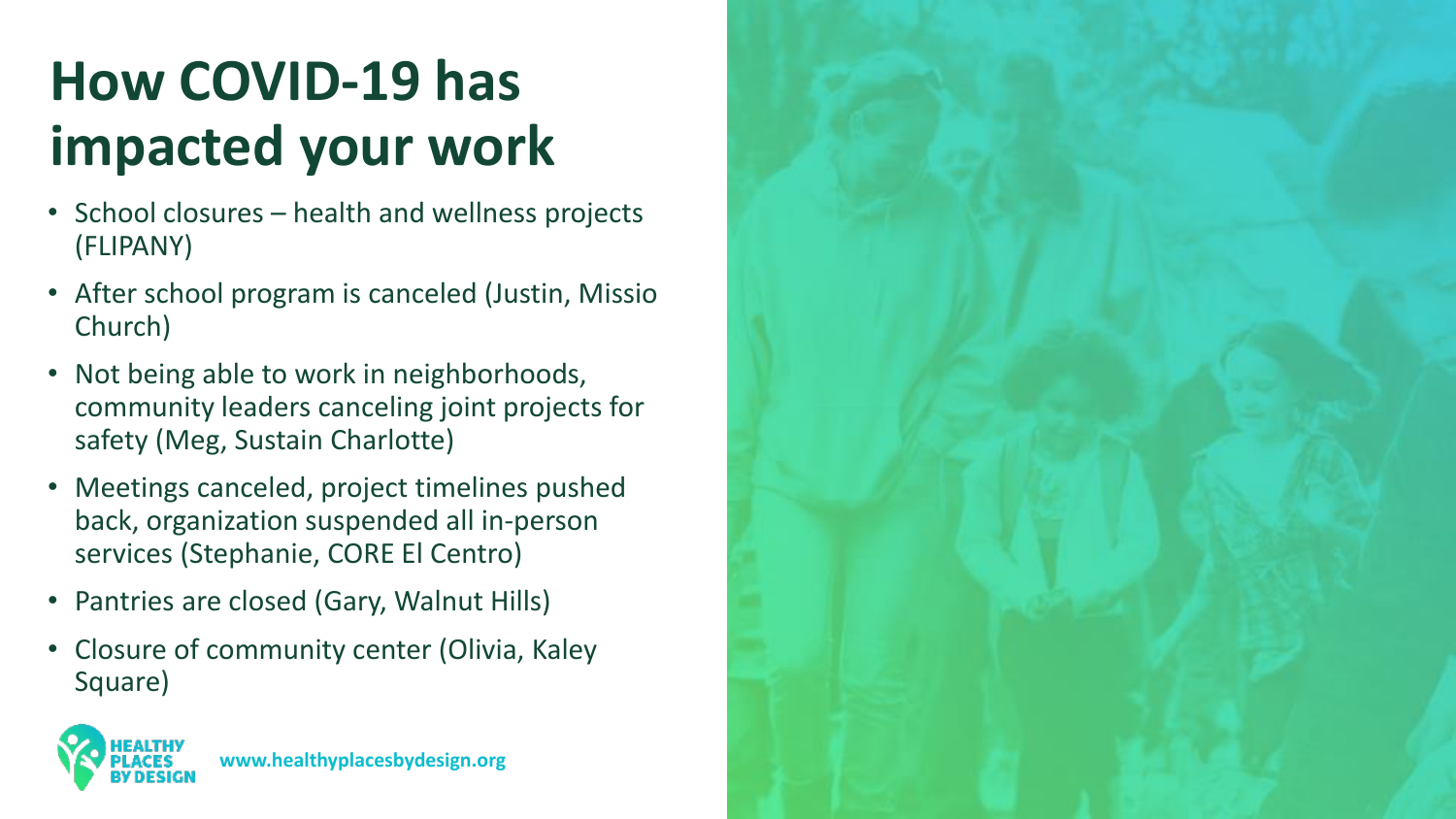#### **How COVID-19 has impacted your work**

- Halted community revitalization projects and public forums (Valerie, YWCA New Britain)
- Suspended billable programming. No programming = no income (Karen, BikeWalkKC)
- Unable to promote face-to-face interactions (Sarah, Creating a Healthier Niagara Falls Collaborative)

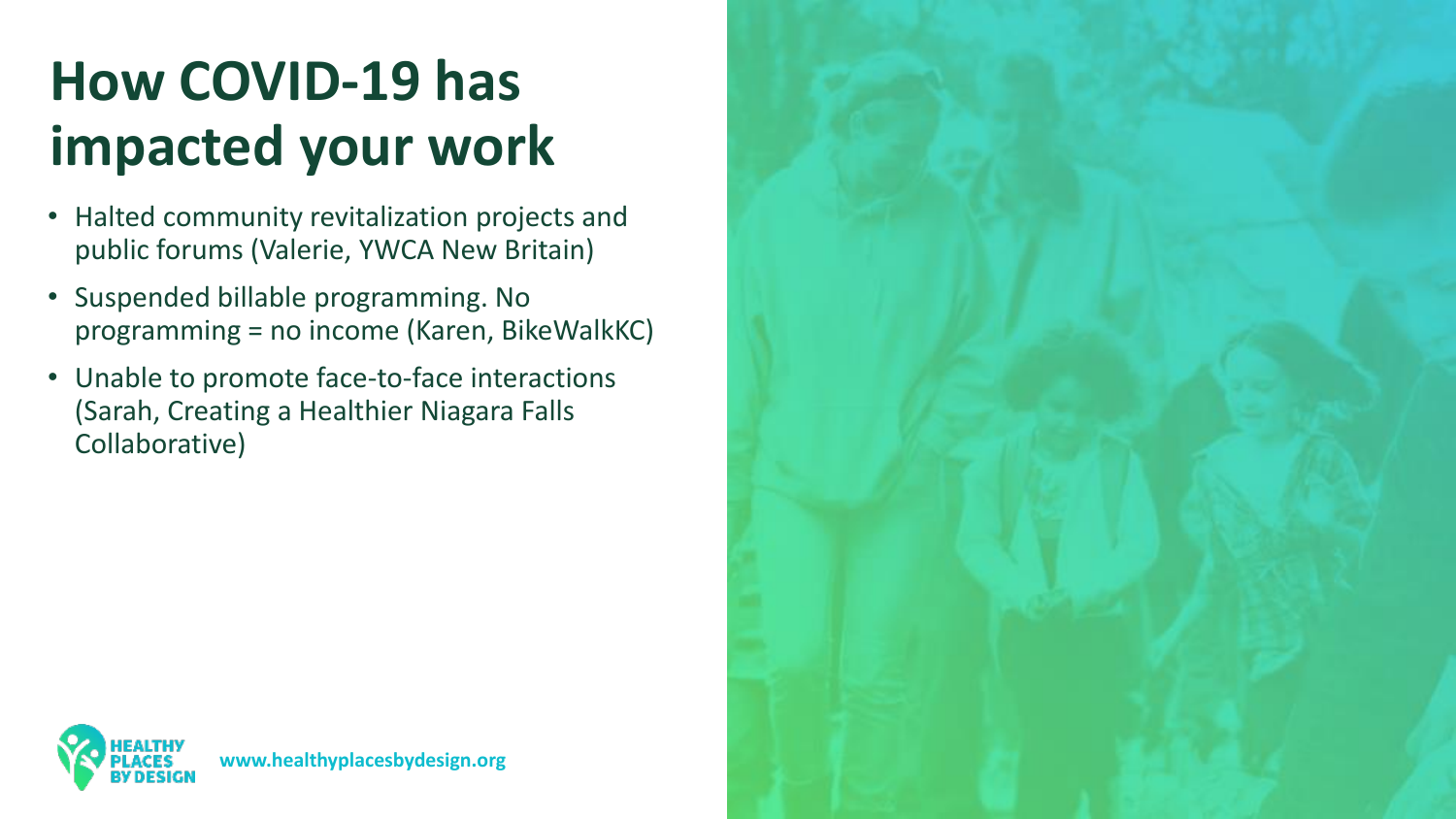#### **Ways you have adjusted to keep things going**

- Working remotely, staggering going into the office, mindfulness minutes, trying to understand community needs by hosting Zoom meetings (Heather, Health Foundation Inc.)
- Delivering non-congregate meals, creating activities for students through their school platforms (Kristine, FLIPANY)
- Classes and information online, increasing social media presence and messaging (Stephanie, CORE El Centro)
- Organizing outdoor food pantry (Gary, Walnut Hills)

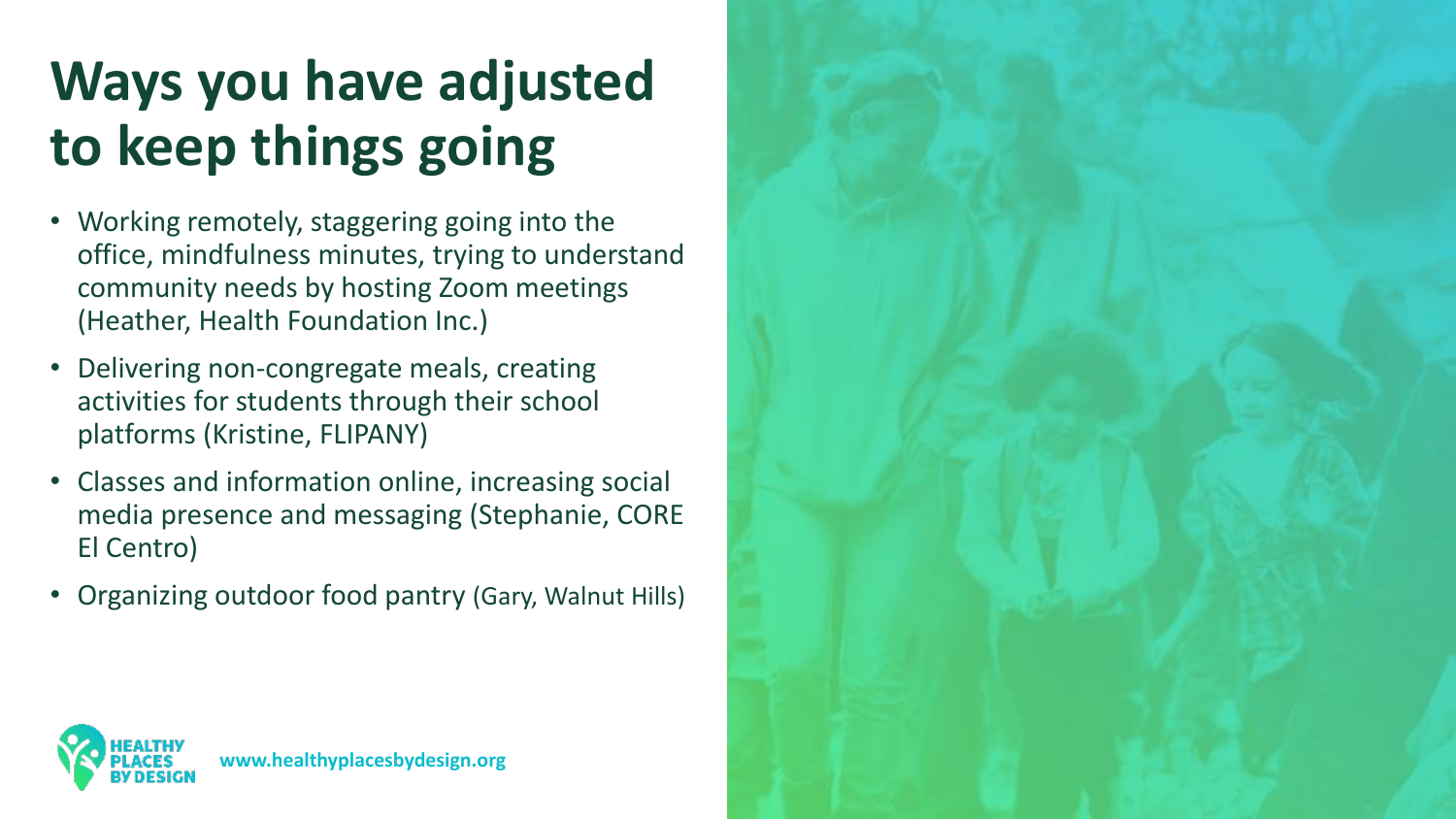#### **Ways you have adjusted to keep things going**

- Strategizing how to pivot our strategies (Kara, It's Time Texas)
- Trying to create online resources (Sarah, Healthier Niagara Falls)
- Kids Club in a Bag (Justin, Missio Church)
- Holding brainstorming meetings on how to help, thinking about path forward (Maggie, It's Time Texas)
- Host webinars and virtual chats (Siboney, Sustain Charlotte)



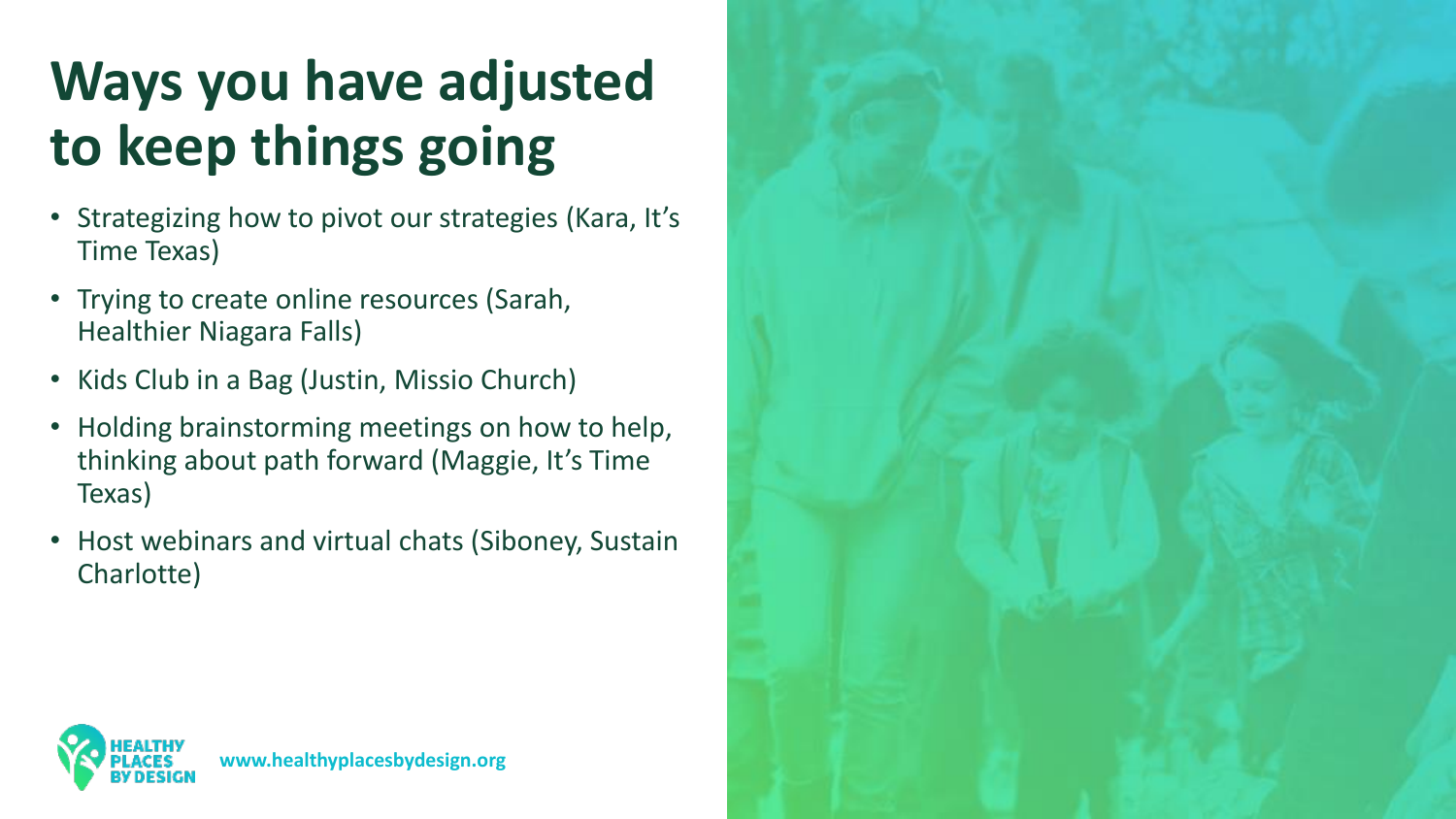### **Other topics re: COVID**

- How to keep students involved despite social distancing (Raihaana, FLIPANY)
- Opportunities for funding, other ideas to continue this work and impact (Kristine, FLIPANY)
- What best practices are others finding traction with? What's working and what's not? (Meg, Sustain Charlotte)
- In light of disruptive events like COVID-19, do we need to create a decentralized food system? (Gary, Walnut Hills)
- How to not duplicate services of others (Kara, It's Time Texas)
- Innovative ideas (Veronica, Ambassadors for Christ Youth Ministries)



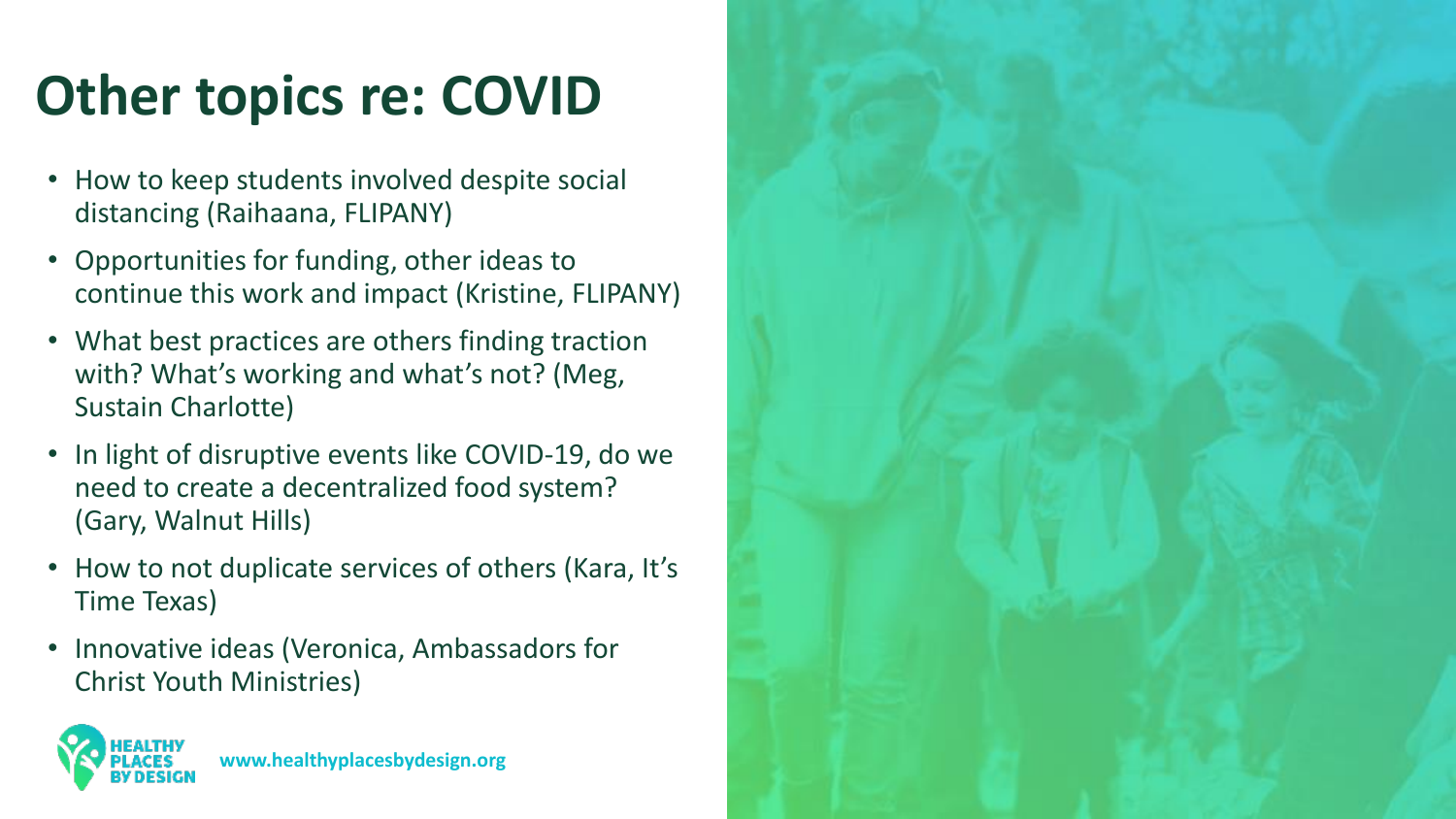#### **Other topics re: COVID**

- What other people are doing voting, census, civic, and connection overall (Sarah, Creating a Healthier Niagara Falls Collaborative)
- Continuing community engagement remotely tools, best practices, etc. (Karen, BikeWalkKC)
- How to keep volunteers engaged (Siboney, Sustain Charlotte)
- Resources for people who do not have internet, computers, etc. to participate in virtual programming (Charita, CUNY Urban Food Policy Institute)
- Cognitive overload (Leah, Center for Court Innovation)



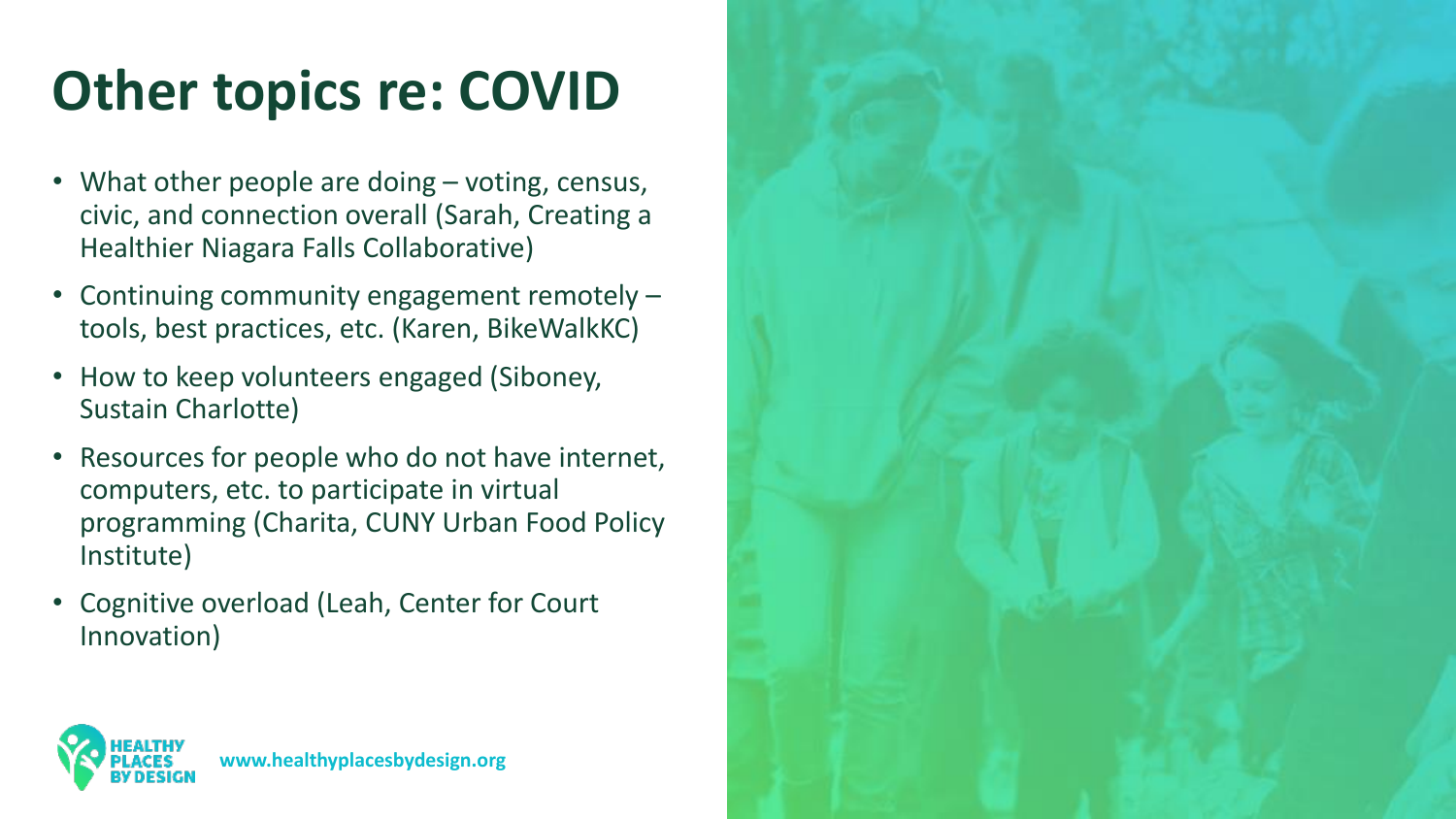

# **In Breakouts:**

- **How is COVID-19 impacting your work?**
- **Workaround, adaptations, new perspectives**
- **Other insights or Qs for your group**